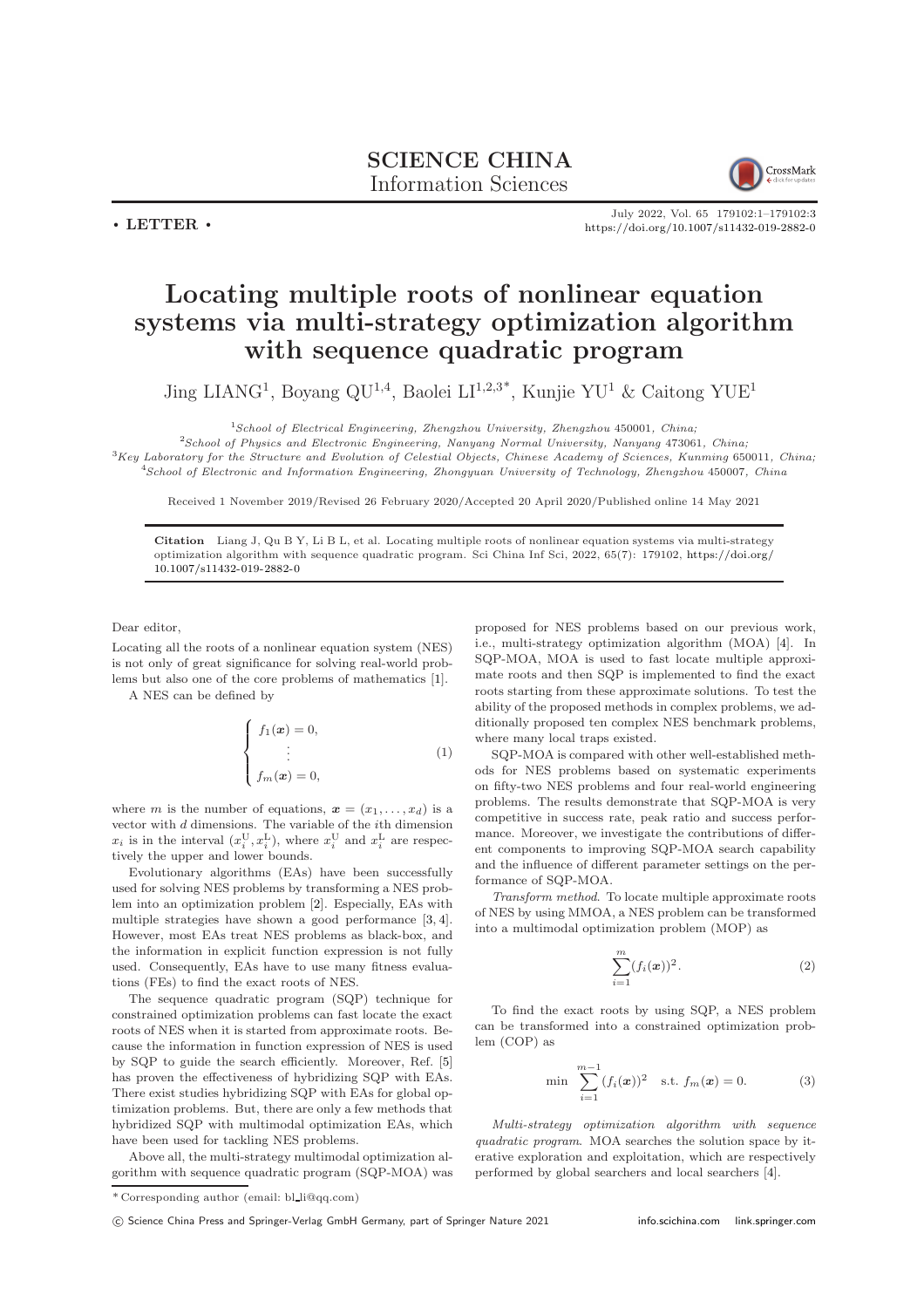The qth global searcher is expressed by

$$
A^{q,0} = [a_1^{q,0}, \dots, a_d^{q,0}], \quad q \in [1, \dots, N_g], \tag{4}
$$

where  $a_i^{q,0} = x_i^L + \text{rand}(0, 1) \times (x_i^U - x_i^L)$  is the *i*th dimension of  $A^{q,0}$ , d is the number of variables, the function rand(0, 1) generates uniformly distributed random number in the interval  $(0, 1)$ ,  $N_g$  is the number of global searchers.

The jth local searcher  $A^{q,j}$ , near  $A^{q,0}$ , is expressed by

$$
A^{q,j} = [a_1^{q,j}, \dots, a_d^{q,j}], \quad j \in [1, \dots, N_1], \tag{5}
$$

where  $a_i^{q,j} = a_i^{q,0} + r \times (2 \times \text{rand}(0,1) - 1) \times (x_i^{\text{U}} - x_i^{\text{L}}), i =$  $1, 2, \ldots, d, \underline{j} = 1, 2, \ldots, N_1$ . If  $a_i^{q,j} > x_i^U$  or  $a_i^{q,j} < x_i^L$ , it is set as  $x_i^{\text{U}}$  or  $x_i^{\text{L}}$  respectively.  $N_1$  is the number of local searchers in each subgroup.  $r$  is a parameter, which determines the scope of the local search area.

To make MOA less sensitive to parameter  $r$ , the Bimodalgauss distributed random number is used to generate a smaller  $r$  and a larger  $r$  randomly. The smaller  $r$  is helpful in refining the intermediate solution and the larger  $r$  is helpful in escaping from the local trap. The probability density distribution of  $r$  is described by

$$
p(r) = \frac{0.5}{\delta_1 \sqrt{2\pi}} e^{-(r-\mu_1)^2/2\delta_1^2} + \frac{0.5}{\delta_2 \sqrt{2\pi}} e^{-(r-\mu_2)^2/2\delta_2^2},
$$
 (6)

where the mean values and standard deviations of the two modes of Bimodal-gauss are  $(\mu_1, \delta_1)$  and  $(\mu_2, \delta_2)$ .  $\delta_1$ 0.5 $\mu_1, \mu_2 = \alpha \times \mu_1, \delta_2 = 0.5(\alpha - 2)\mu_1, (\alpha > 3)$  [\[6\]](#page-2-6). The distribution of  $r_i$  is determined by  $\mu_1$  and  $\alpha$ .

One iteration in SQP-MOA included seven steps. (1) Local searchers are generated to exploit local areas, which are centered on selected global searchers. (2) New local searchers are evaluated. If a local searcher is better than its corresponding global searcher, it will replace the global searcher. (3) New global searchers are generated to explore new promising areas. (4) The new global searchers are evaluated. After competing with global searchers in the last iteration, the better ones are saved as centers of local exploitation areas in the next iteration. (5) If a global searcher remaining the same in  $\beta$  continuous iterations, it will be treated as an approximate solution. Then, SQP will be used to refine it. (6) The global searcher would be replaced by the solution obtained by the SQP if it is refined. If the global searcher cannot be refined by SQP in 3 iterations, it would be archived as a stagnant searcher. (7) If a global searcher did not change in ten continuous iterations or its fitness value meets the accuracy requirement, it would be archived as a stagnant searcher. The above iteration is repeated until the termination criterion is met. Experiments were carried out based on frequently used and new benchmark problems, and details can be found in Appendixes A and B.

Results on comparative experiments. Experiments on frequently-used NES (F01-F42) benchmark problems [\[7\]](#page-2-7), ten complex NES benchmark problems (F43-F52) and four realworld engineering problems are carried out.

Results on F01-F42 show that SQP-MOA obtains the highest average SR value (100%) and the highest average PR value  $(100\%)$ ; i.e., it succeeds in locating all the roots. It can be concluded that SQP-MOA is an effective method to locate multiple roots of NES problems, especially when the number of variables is high or the number of roots is high or close roots exist. A comparison between SQP-MOA and GA-SQP shows that it is reasonable to use MOA for fast finding multiple approximate solutions of NES.

Results on complex NES problems show that SQP-MOA significantly outperforms the other compared methods. It can be concluded that these new testing problems with many local traps are complex enough to challenge new methods, and SQP-MOA has a stronger ability to escape from local traps and converging to the roots of NES. But, SQP-MOA has a risk that multiple global searchers search near the same or located roots. Indeed, it is difficult to distinguish between close roots and the same root. This motivates us to develop more efficient global searcher selection methods in future work.

Results of real-world engineering design problems indicate that SQP-MOA is able to obtain more roots. The roots obtained by SQP-MOA are able to show the regularity of the distribution of roots clearly.

Results on contributions of different components. Results show that SQP-MOA outperforms SQP and MOA, It can be concluded that combining MOA and SQP can not only bring their advantages into full play but also offset their disadvantages. MOA contributes to improving the effectiveness of SQP-MOA by helping SQP-MOA jump out of local traps and focus its search on a more fruitful area. SQP contributes to improving the effectiveness of SQP-MOA by refining the solution effectively.

Results on the influence of different parameter settings. SQP-MOA contains five user-defined parameters, i.e.,  $\mu_1,$  $N_{\rm g}$ ,  $N_{\rm l}$ ,  $\alpha$  and  $\beta$ . The effectiveness and efficiency of SQP-MOA are insensitive to  $\mu_1$ , and the value of  $\mu_1$  can be chosen from a vast range, for example, from 0.1 to 0.25.

The effectiveness of SQP-MOA is insensitive to  $N_{\rm g}$ , and the optimal setting of  $N_{\rm g}$  value is related to the number of roots.

The effectiveness of SQP-MOA is insensitive to  $N_1$ , and the value of  $N_1$  can be chosen from a large range, for example, from d to 2d. Given the efficiency, the optimal  $N_g$ depends on the problem. This motivates us to develop adaptive parameter methods in future work.

The effectiveness of SQP-MOA is insensitive to  $\beta$ , and the value of  $\beta$  can be chosen from a large range, for example, from d to 3d. Given the efficiency,  $\beta$  is suggested to set at d or 2d.

Conclusion. This study aimed to propose a method that has a strong ability in both exploration and local exploitation when used for solving NES problems. The goal was achieved by combining MOA with SQP. The results showed that the proposed methods achieved a much higher success rate and peak ratio with fewer fitness evaluations. The Bimodal-Gauss distributed random radius also made MOA less sensitive to its main parameter. SQP-MOA is more effective and efficient than the compared methods when the number of variables and roots is large or close roots exist. But it has a risk that multiple global searchers search near the same or located roots.

Acknowledgements The work was supported in part by Outstanding Youth Science Foundation (Grant No. 61922072), National Natural Science Foundation of China (Grant Nos. 61876169, 61806179, U1304602), Program for Science and Technology Innovation Talents in Universities of Henan Province in China (Grant No. 16HASTIT033), Scientific and Technological Project of Henan Province (Grant No. 172102310334), and Open Project of Key Laboratory for the Structure and Evolution of Celestial Objects, Chinese Academy of Sciences (Grant No. OP201703).

Supporting information Appendixes A and B. The supporting information is available online at <info.scichina.com> and